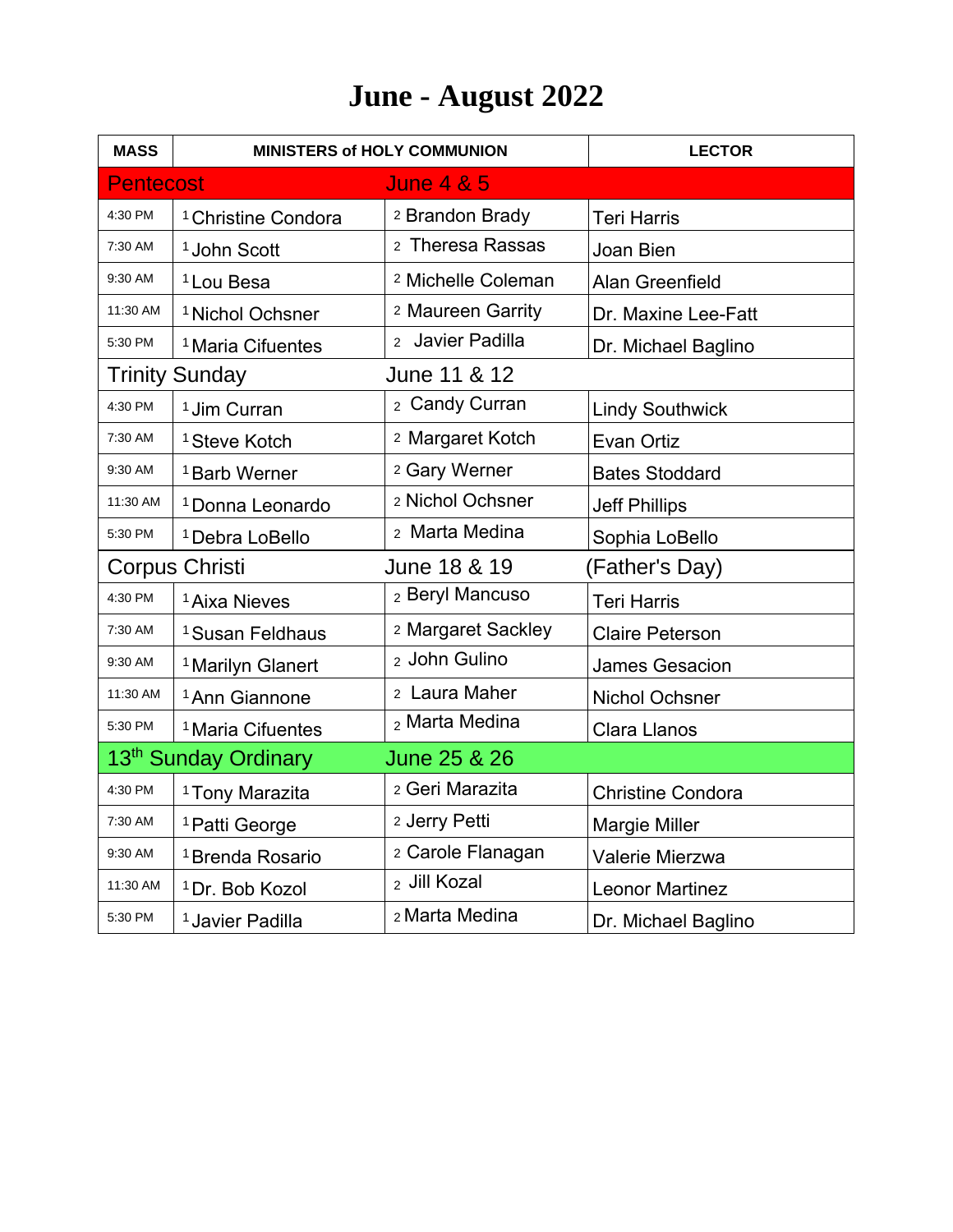| <b>MASS</b>                                      | <b>MINISTERS of HOLY COMMUNION</b> |                   | <b>LECTOR</b>            |
|--------------------------------------------------|------------------------------------|-------------------|--------------------------|
| 14 <sup>th</sup> Sunday ordinary<br>July $2 & 3$ |                                    |                   |                          |
| 4:30 PM                                          | <sup>1</sup> Carina Ferrer         | 2 Michele McGee   | <b>Christine Condora</b> |
| 7:30 AM                                          | <sup>1</sup> Steve Kotch           | 2 Margaret Kotch  | Evan Ortiz               |
| 9:30 AM                                          | <sup>1</sup> Lou Besa              | 2 Marilyn Glanert | <b>Bob Sosnowski</b>     |
| 11:30 AM                                         | <sup>1</sup> Ann Giannone          | 2 Erika Grodzki   | <b>Nichol Ochsner</b>    |
| 5:30 PM                                          | <sup>1</sup> Marta Medina          | $2$ N/A           | <b>Clara Llanos</b>      |
|                                                  |                                    |                   |                          |

|          | 15 <sup>th</sup> Sunday Ordinary                            | <b>July 9 &amp; 10</b>   |                        |  |  |
|----------|-------------------------------------------------------------|--------------------------|------------------------|--|--|
| 4:30 PM  | <sup>1</sup> Jim Curran                                     | 2 Candy Curran           | <b>Lindy Southwick</b> |  |  |
| 7:30 AM  | <sup>1</sup> Rachel Callovi                                 | 2 Margaret Sackley       | <b>Margie Miller</b>   |  |  |
| 9:30 AM  | <sup>1</sup> Carole Flanagan                                | 2 Alan Greenfield        | <b>Bates Stoddard</b>  |  |  |
| 11:30 AM | <sup>1</sup> Marie - Ange Williams                          | 2 Laura Maher            | Dr. Bob Kozol          |  |  |
| 5:30 PM  | <sup>1</sup> Debra LoBello                                  | 2 Javier Padilla         | Sophia LoBello         |  |  |
|          | 16 <sup>th</sup> Sunday Ordinary<br><b>July 16 &amp; 17</b> |                          |                        |  |  |
| 4:30 PM  | <sup>1</sup> Carina Ferrer                                  | 2 Brandon Brady          | <b>Teri Harris</b>     |  |  |
| 7:30 AM  | <sup>1</sup> Patti George                                   | 2 Jerry Petti            | <b>Claire Peterson</b> |  |  |
| 9:30 AM  | <sup>1</sup> Barb Werner                                    | <sup>2</sup> Gary Werner | Heidi Gulino           |  |  |
| 11:30 AM | <sup>1</sup> Erika Grodzki                                  | 2 Nichol Ochsner         | Paul Razza             |  |  |
| 5:30 PM  | <sup>1</sup> Maria Cifuentes                                | 2 Marta Medina           | Steve Ippolito         |  |  |
|          | 17th Sunday Ordinary                                        | <b>July 23 &amp; 24</b>  |                        |  |  |
| 4:30 PM  | <sup>1</sup> Christine Condora                              | 2 Michele McGee          | <b>Brian Feldhaus</b>  |  |  |
| 7:30 AM  | <sup>1</sup> Rachel Callovi                                 | 2 Theresa Rassas         | Joan Bien              |  |  |
| 9:30 AM  | <sup>1</sup> Brenda Rosario                                 | 2 John Gulino            | Alan Greenfield        |  |  |
| 11:30 AM | <sup>1</sup> Donna Leonardo                                 | 2 Marie - Ange Williams  | Dr. Maxine Lee-Fatt    |  |  |
| 5:30 PM  | <sup>1</sup> Maria Cifuentes                                | 2 Marta Medina           | Dr. Michael Baglino    |  |  |
|          | 18 <sup>th</sup> Sunday Ordinary<br><b>July 30 &amp; 31</b> |                          |                        |  |  |
| 4:30 PM  | <sup>1</sup> Tony Marazita                                  | 2 Geri Marazita          | <b>Teri Harris</b>     |  |  |
| 7:30 AM  | <sup>1</sup> Claire Peterson                                | 2 Susan Feldhaus         | <b>Brian Feldhaus</b>  |  |  |
| 9:30 AM  | <sup>1</sup> Michelle Coleman                               | 2 Lou Besa               | <b>James Gesacion</b>  |  |  |
| 11:30 AM | <sup>1</sup> Dr. Bob Kozol                                  | 2 Jill Kozal             | Alessia Prenda         |  |  |
| 5:30 PM  | <sup>1</sup> Javier Padilla                                 | 2 Laura Maher            | Steve Ippolito         |  |  |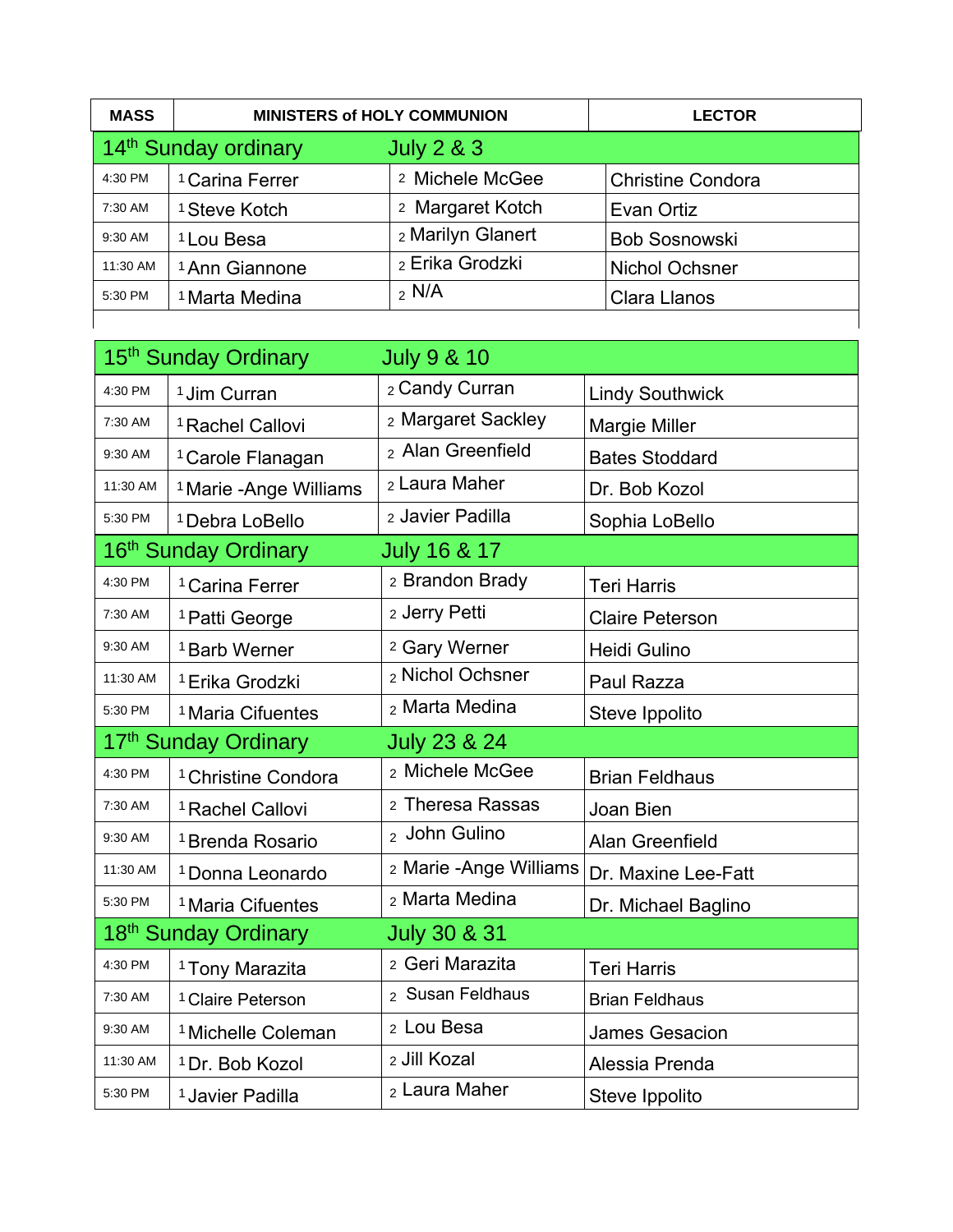| <b>MASS</b>                                                   | <b>MINISTERS of HOLY COMMUNION</b> |                               | <b>LECTOR</b>            |  |
|---------------------------------------------------------------|------------------------------------|-------------------------------|--------------------------|--|
|                                                               | 19 <sup>th</sup> Sunday Ordinary   | August 6 & 7                  |                          |  |
| 4:30 PM                                                       | <sup>1</sup> Aixa Nieves           | 2 Kim Vargas-Vila             | <b>Lindy Southwick</b>   |  |
| 7:30 AM                                                       | <sup>1</sup> Patti George          | 2 Jerry Petti                 | Evan Ortiz               |  |
| 9:30 AM                                                       | <sup>1</sup> Barb Werner           | 2 Gary Werner                 | <b>Bob Sosnowski</b>     |  |
| 11:30 AM                                                      | <sup>1</sup> Maureen Garrity       | 2 Laura Maher                 | <b>Nichol Ochsner</b>    |  |
| 5:30 PM                                                       | <sup>1</sup> Debra LoBello         | 2 Javier Padilla              | Sophia LoBello           |  |
| 20 <sup>th</sup> Sunday Ordinary                              |                                    | <b>August 13 &amp; 14</b>     |                          |  |
| 4:30 PM                                                       | <sup>1</sup> Carina Ferrer         | 2 Beryl Mancuso               | <b>Teri Harris</b>       |  |
| 7:30 AM                                                       | <sup>1</sup> Rachel Callovi        | <sub>2</sub> Theresa Rassas   | <b>Claire Peterson</b>   |  |
| 9:30 AM                                                       | <sup>1</sup> Lou Besa              | 2 Michelle Coleman            | Valerie Mierzwa          |  |
| 11:30 AM                                                      | <sup>1</sup> Donna Leonardo        | 2 Erika Grodzki               | <b>Jeff Phillips</b>     |  |
| 5:30 PM                                                       | <sup>1</sup> Maria Cifuentes       | 2 Marta Medina                | Steve Ippolito           |  |
| 21 <sup>st</sup> Sunday Ordinary                              |                                    | <b>August 20 &amp; 21</b>     |                          |  |
| 4:30 PM                                                       | <sup>1</sup> Michele McGee         | 2 Kim Vargas-Vila             | <b>Christine Condora</b> |  |
| 7:30 AM                                                       | <sup>1</sup> John Scott            | 2 Susan Feldhaus              | <b>Brian Feldhaus</b>    |  |
| 9:30 AM                                                       | <sup>1</sup> Carole Flanagan       | 2 Marilyn Glanert             | Heidi Gulino             |  |
| 11:30 AM                                                      | <sup>1</sup> Donna Leonardo        | 2 Paula Driscoll              | <b>Leonor Martinez</b>   |  |
| 5:30 PM                                                       | <sup>1</sup> Javier Padilla        | Laura Maher<br>$\overline{2}$ | Dr. Michael Baglino      |  |
| 22 <sup>nd</sup> Sunday Ordinary<br><b>August 27 &amp; 28</b> |                                    |                               |                          |  |
| 4:30 PM                                                       | <sup>1</sup> Jim Curran            | 2 Candy Curran                | <b>Lindy Southwick</b>   |  |
| 7:30 AM                                                       | <sup>1</sup> Steve Kotch           | 2 Margaret Kotch              | Joan Bien                |  |
| 9:30 AM                                                       | <sup>1</sup> Brenda Rosario        | 2 John Gulino                 | <b>Bates Stoddard</b>    |  |
| 11:30 AM                                                      | <sup>1</sup> Marie - Ange Williams | 2 Nichol Ochsner              | Dr. Bob Kozol            |  |
| 5:30 PM                                                       | <sup>1</sup> Maria Cifuentes       | 2 Marta Medina                | Steve Ippolito           |  |